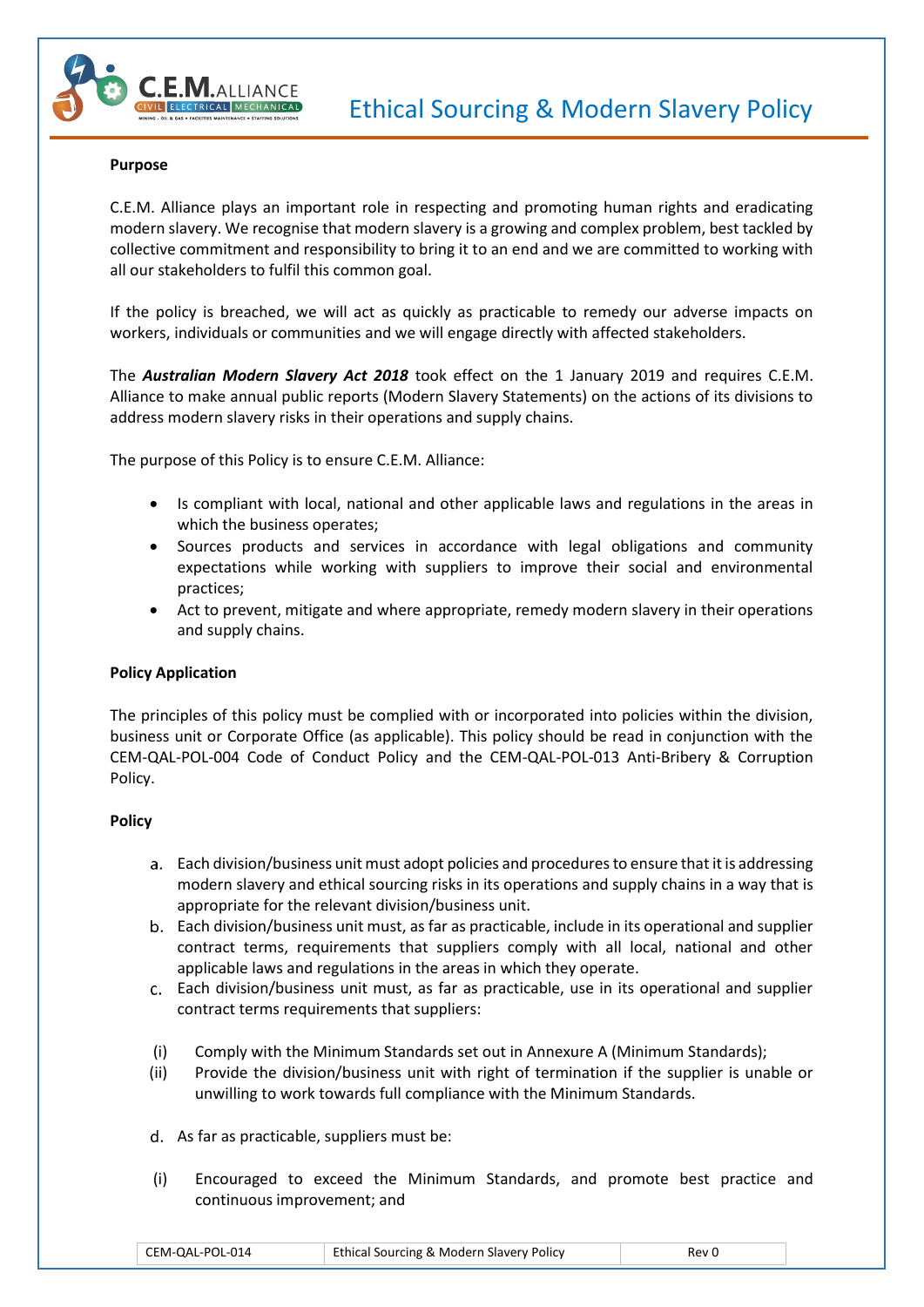

- (ii) Monitored for compliance with the Minimum Standards through supplier assessment processes as appropriate for the division/business unit, taking into account all relevant risk factors such as country risk and product risk.
- Each division/business unit must monitor and review the effectiveness of the policies and procedures referred to in paragraph (a) above, taking into account their suitability, adequacy and effectiveness as per the risk assessment.
- Each division/business unit must implement an approach to modern slavery risk management in accordance with guidelines in Annexure B.

# **Annexure A – Minimum Standards Expected of Suppliers**

## **No Force or Bonded Labour**

Employment shall be freely chosen. Suppliers shall:

- Not use any type of forced labour (any work or service extracted from any person under the menace of any penalty, which work has not been freely chosen by the person), bonded labour (work, which is not for compensation received by the worker, but to repay a debt, which is often incurred by another person offering the worker's labour in exchange) or indentured labour (in which an employer forbids workers from leaving employment at the worker's discretion);
- b. Respect the freedom of movement of their workers and not restrict their movement by controlling identity papers, holding money deposits or taking any other action to prevent workers from terminating their employment; and
- Ensure that workers are free to leave their employer after reasonable notice.

## **No Child Labour**

Suppliers shall comply with the minimum legal working age in the country in question or in the absence of such law, by the International Labour Organisation (ILO) Convention 138. Suppliers must be able to verify the age of all employees to ensure compliance. Suppliers must accept the principles of remediation of child and underage workers, and where such labour is discovered suppliers must establish and implement appropriate remediation for such workers and introduce effective systems to prevent the use of child labour in the future.

## **Wages, Benefits and Transparent Record Keeping**

Suppliers must comply at a minimum with all laws regulating local wages, overtime compensation and legally mandated benefits. Record keeping must be accurate and transparent. Workers must be provided with written and understandable information about their employment conditions before they enter employment and about their wages for each pay period. Deductions from wages for disciplinary measures or any deductions from wages not provided for by law shall not occur without the express permission of the worker concerned. All disciplinary measures should be recorded.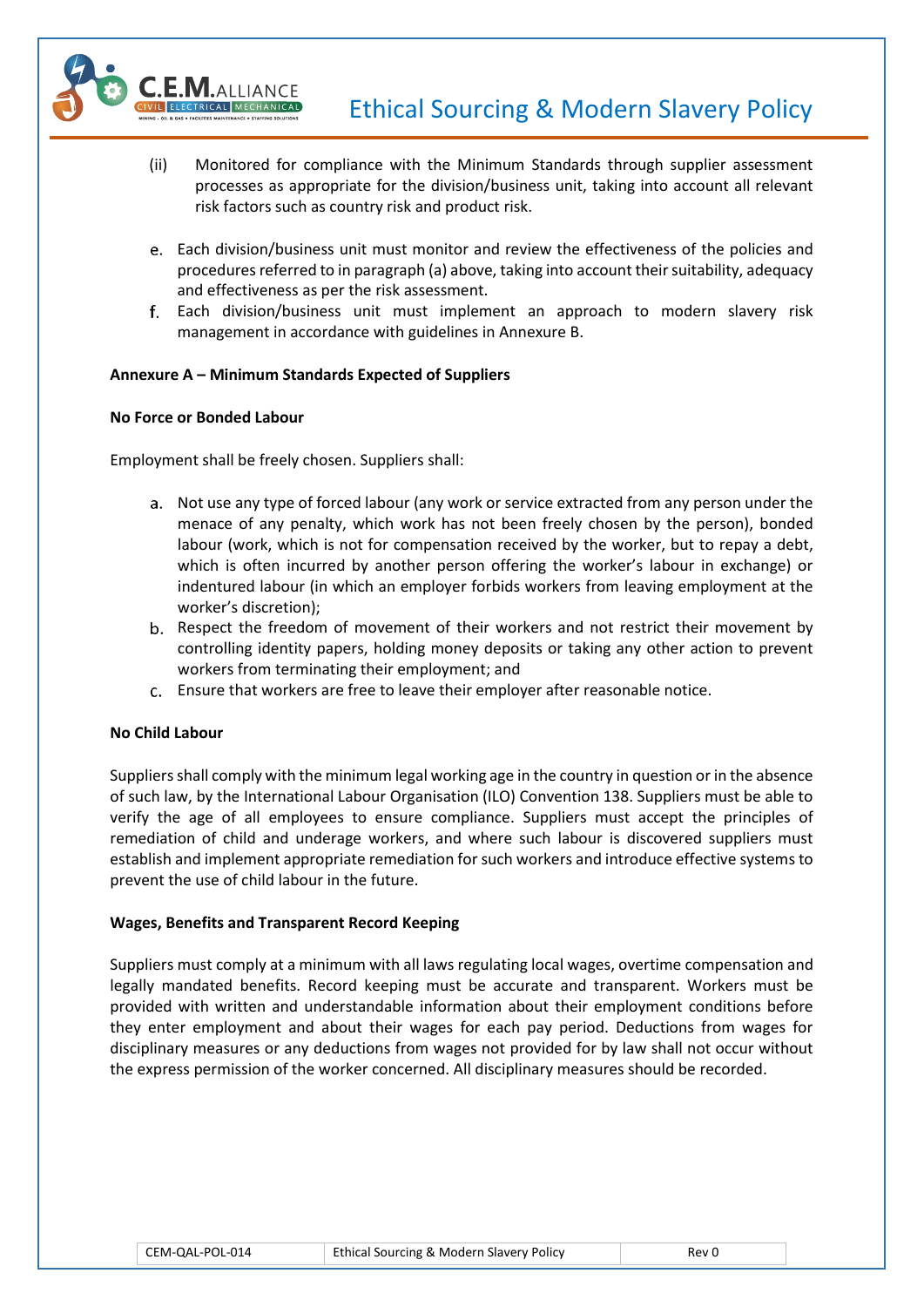

### **Working Hours**

Working hours must comply with applicable local laws. Workers should not be required to work more than the maximum hours per week as stipulated by local laws or in the absence of such law by the applicable ILO convention. Overtime shall be agreed, shall not be excessive, shall not be requested on a regular basis and shall be compensated as prescribed by applicable local laws.

### **No Discrimination**

All conditions of employment must be based on an individual's ability to do the job, not on the basis of personal characteristics, such as gender, ethnic origin, religion, age, disability, personal beliefs, marital status, sexual orientation, union membership or political affiliation. Suppliers must ensure that they provide an environment where their employees can work without distress or interference caused by harassment, discrimination or any other inappropriate workplace behaviour.

### **No Harassment or Abuse**

Workers shall be treated with dignity and respect. In particular, suppliers will provide a workplace free from harassment, including physical, sexual, verbal or visual behaviour that creates an offensive, hostile or intimidating environment.

### **Freedom of Association, Grievance Mechanisms and Recourse**

Suppliers shall respect the rights of workers to lawfully associate or not to associate with groups of their choosing, as long as such groups are legal in the country of operation. Workers should have the right to join or form trade unions of their choosing. Suppliers should not interfere with, obstruct or prevent legitimate related activities, such as collective bargaining. Workers are allowed to select worker representatives. Representatives should not be discriminated against and should have regular access to company management or appropriate process in order to address grievances and other issues.

Suppliers must have a policy in place for workers to approach management on issues of concern, on their own or through worker representatives, confidentially.

## **Working Conditions**

Suppliers shall provide a safe and hygienic working environment that is without risk to health, taking into consideration knowledge of the relevant industry and any specific hazards. Workers shall receive adequate and regular training to perform their jobs in a safe manner. Personal protective equipment and machinery safeguards shall be supplied and workers trained in their use. Where suppliers provide accommodation it shall be clean, safe and meet the basic needs of workers. Workers will have access to clean toilet facilities, clean drinking water and, where appropriate, sanitary facilities for food storage and preparation. Workers have the right to refuse work that is unsafe.

#### **No Bribery**

Bribes, favours, benefits or other similar unlawful or improper payments, in cash or in kind, are strictly prohibited, whether given to obtain business or otherwise. Suppliers shall keep accurate records of all payments made and received in cash or in kind, for audit purposes.

| Ethical Sourcing & Modern Slavery Policy<br>CEM-QAL-POL-014 | Rev 0 |
|-------------------------------------------------------------|-------|
|-------------------------------------------------------------|-------|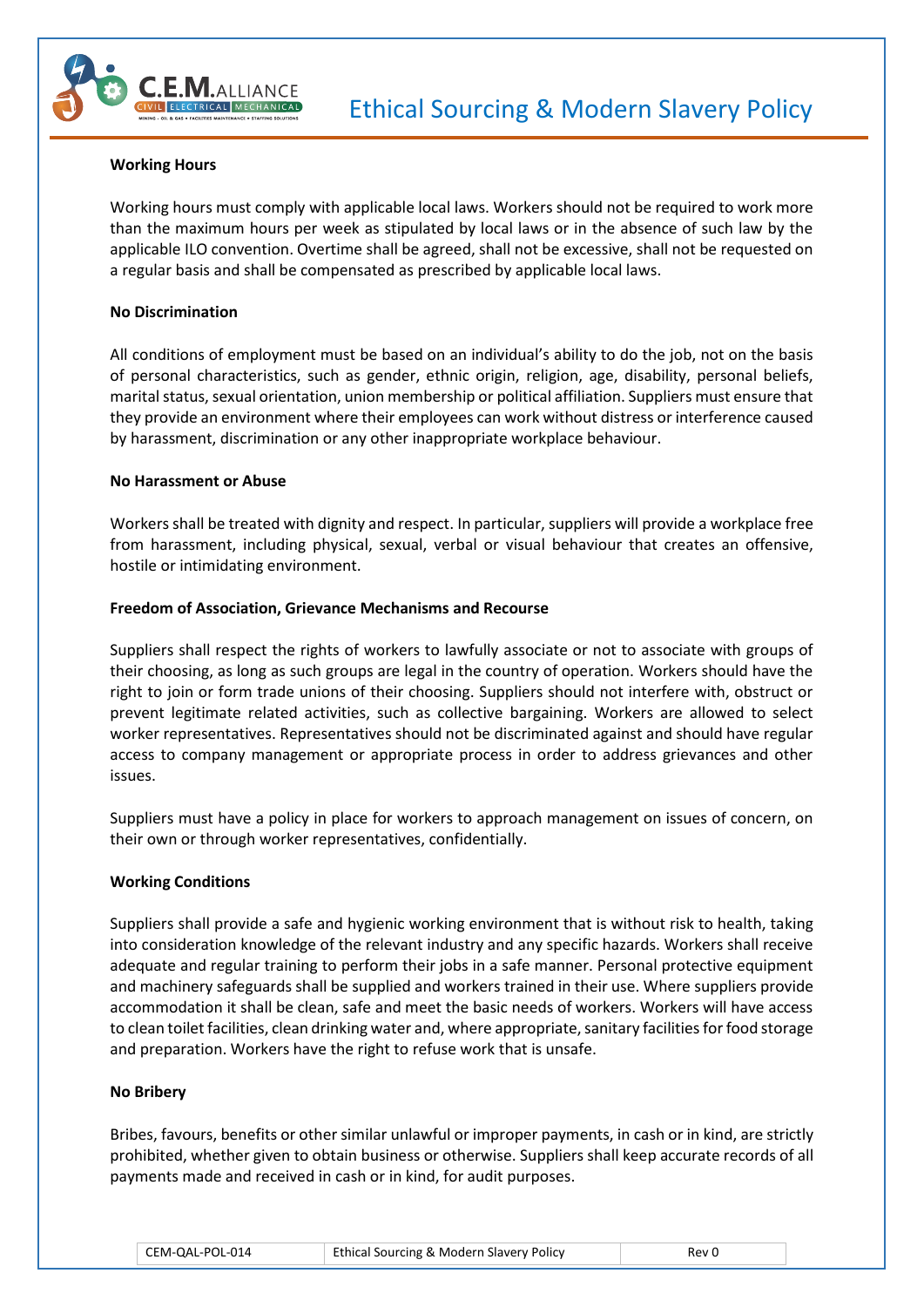

#### **Subcontracting**

Where sub-contracting is permitted, suppliers must have adequate processes in place for properly managing sub-contracting to ensure that sub-contractors operate in accordance with this and any applicable divisional/business unit policy and is undertaken strictly in accordance with the contract.

### **Environmental Compliance**

Suppliers shall comply with relevant local and national environmental protection laws and will as far as practicable comply with international environmental protection standards.

### **Animal Welfare**

Suppliers must ensure animals are treated humanely and with respect.

### **Migrant Workers**

Migrant workers shall have the same entitlements as local workers as stipulated by local law. Any commissions and other fees in connection with employment of migrant workers must be covered by the employer. The employer must not require the worker to surrender identification documents. Workers employed through a third party agent or contractors are the responsibility of the suppliers and are thus covered by these Minimum Standards.

### **Hiring and Regular Employment**

Suppliers must provide each worker with a clear, understandable labour contract containing all legally required employment terms, entitlements and conditions. In addition, where possible, suppliers should work towards providing permanent employment for workers and avoid labour-only contracting arrangements, consecutive short-term contracts, excessive piece-work or false apprenticeship schemes to avoid obligations of regular employment to workers.

## **Annexure B – Modern Slavery Risk Management for Each Division/Business Unit**

## **Accountability for Modern Slavery Issues with an Identified Risk Owner**

Divisions/business units acknowledge that they are accountable for addressing modern slavery issues in operations and supplier contracts, and will nominate a specified individual or role to be responsible for co-ordinating management of this risk.

## **Supply Chain Mapping and Risk Assessment**

Divisions/business units must assess the risks of modern slavery across their operations.

The risk assessment must initially address the modern slavery risks of tier 1 suppliers7 and then assess those suppliers beyond tier 1 who are determined by the division/business unit to be high risk.